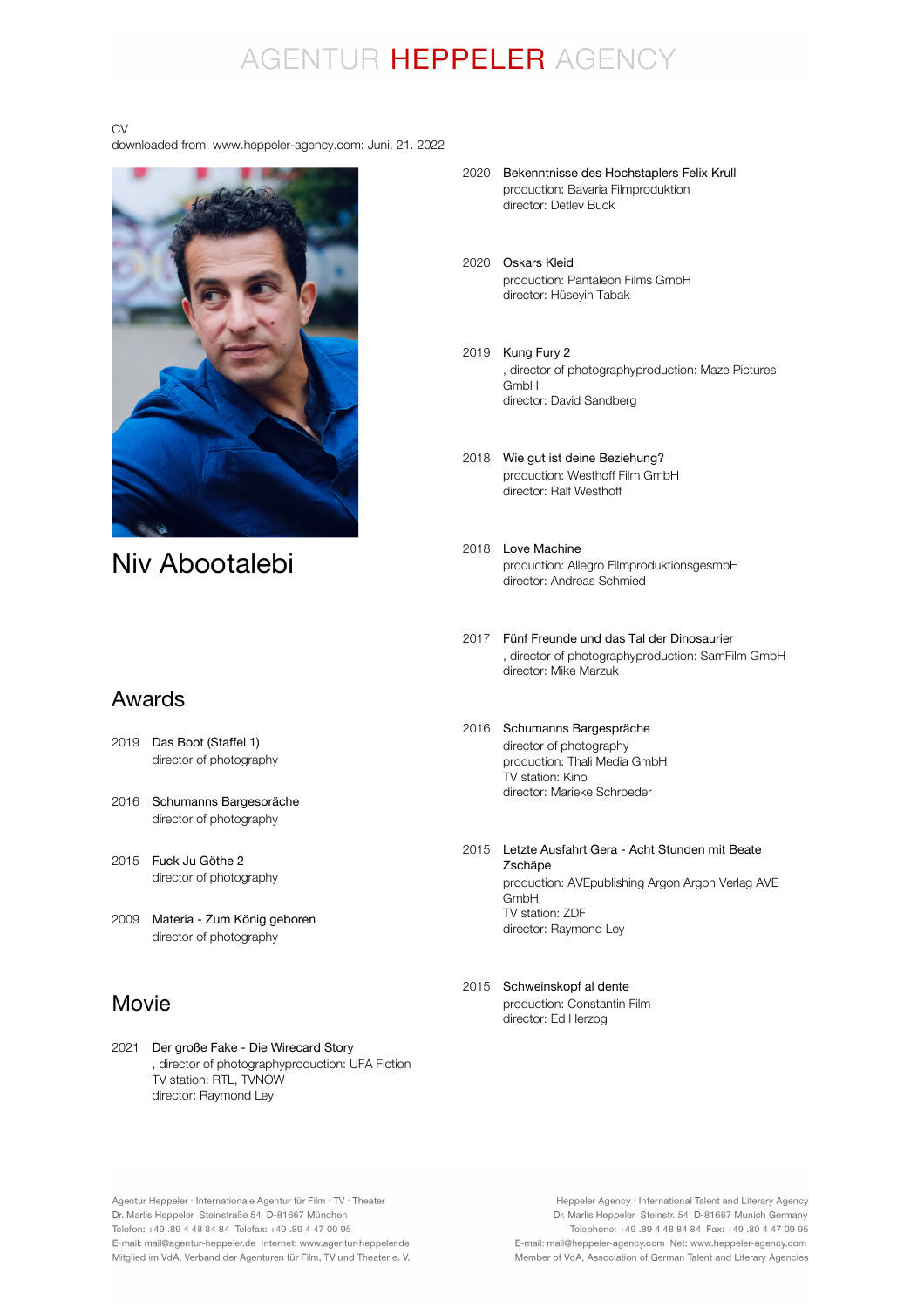# Niv Abootalebi

- 2015 SMS für Dich director of photography production: Hellinger / Doll Filmproduktion director: Karoline Herfurth
- 2014 Fack ju Göhte 2 production: Constantin Film director: Bora Dagtekin
- 2014 Fack ju Göhte 2 production: Constantin Film director: Bora Dagtekin
- 2012 Sputnik production: ostlicht Filmproduktion GmbH director: Markus Dietrich
- 2010 Resturlaub director of photography production: Deutsche Columbia Pictures director: Gregor Schnitzler

### **Streaming**

- 2021 Gefesselt production: Neue Bioskop Television GmbH TV station: Amazon
- 2021 German Crime Story Gefesselt production: Neue Bioskop Television GmbH TV station: Amazon Prime director: Florian Schwarz
- 2021 Der Parfumeur production: Constantin Television GmbH TV station: Netflix director: Nils Willbrandt
- 2020 Munich Im Angesicht des Krieges , director of photographyproduction: Turbine Studios TV station: Netflix UK director: Christian Schwochow
- 2020 Wild Republic , director of photographyproduction: Lailaps Films GmbH TV station: arte, Magenta TV, One (ARD), SWR, WDR director: Diverse
- 2020 Munich Im Angesicht des Krieges production: Turbine Studios TV station: Netflix director: Christian Schwochow
- 2019 Das letzte Wort production: Pantaleon Films GmbH TV station: Netflix director: Aron Lehmann, Pola Beck
- 2019 Das letzte Wort , director of photographyproduction: Pantaleon Films GmbH TV station: Netflix director: Diverse
- 2017 Das Boot production: Bavaria Fiction GmbH TV station: Sky director: Andreas Prochaska
- 2017 Das Boot production: Bavaria Fiction GmbH TV station: Sky director: Andreas Prochaska

#### **Television**

- 2021 Wendland-Krimi (aka Herzwald Teil 1) director of photography production: Network Movie Film- und Fernsehproduktion GmbH director: Josef Rusnak
- 2021 SOKO Hamburg (4 Folgen) director of photography production: Network Movie Film- und Fernsehproduktion GmbH TV station: ZDF director: Ole Zapatka
- 2018 Tatort Die ewige Welle production: W&B Television GmbH TV station: BR director: Andreas Kleinert
- 2018 Spuren des Bösen Sehnsucht production: Aichholzer Filmproduktion GmbH TV station: ORF / ZDF director: Andreas Prochaska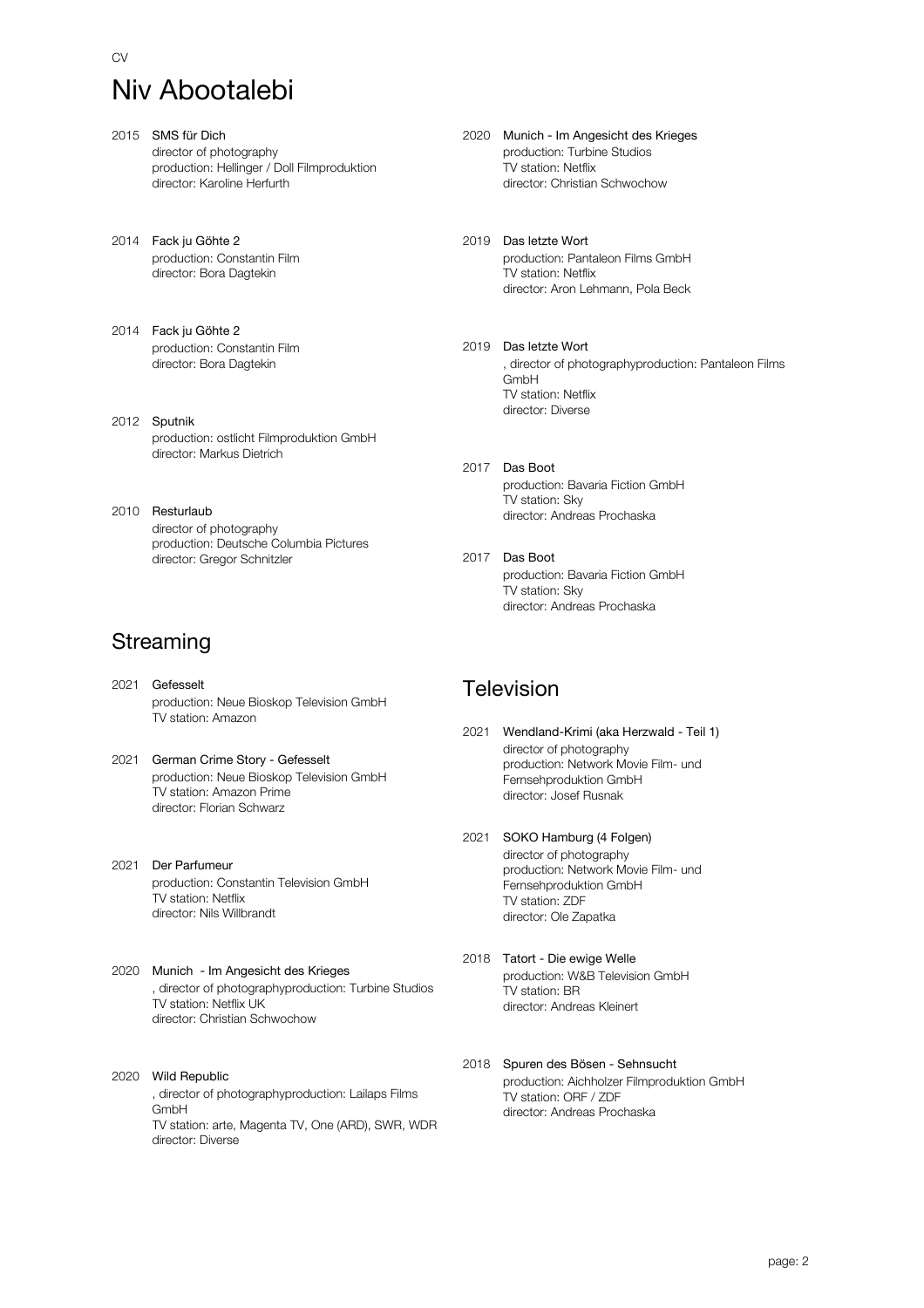## Niv Abootalebi

- 2018 Watzmann ermittelt (4 Folgen) director of photography production: Lucky Bird Pictures (formerly Yellow Bird Pictures) TV station: BR / ARD director: Carsten Fieberle
- 2018 München Mord Was vom Leben übrig bleibt director of photography production: TV60 Filmproduktion GmbH TV station: ZDF director: Jan Fehse
- 2018 München Mord Die Unterirdischen director of photography production: TV60 Filmproduktion GmbH TV station: ZDF director: Jan Fehse
- 2017 Die Chefin production: Network Movie Film- und Fernsehproduktion GmbH TV station: ORF, SRF, ZDF director: Diverse
- 2017 Gefangen Der Fall K. production: Zeitsprung Pictures GmbH TV station: ZDF director: Hans Steinbichler
- 2017 Sieben Stunden production: Odeon Fiction GmbH TV station: BR director: Christian Görlitz
- 2016 Spuren des Bösen Wut production: Aichholzer Filmproduktion GmbH TV station: ORF director: Andreas Prochaska
- 2016 Spuren des Bösen Wut production: Aichholzer Filmproduktion GmbH TV station: ORF, ZDF director: Andreas Prochaska
- 2016 Spuren des Bösen Begierde production: Aichholzer Filmproduktion GmbH TV station: ORF, ZDF director: Andreas Prochaska
- 2016 Spuren des Bösen Begierde production: Aichholzer Filmproduktion GmbH TV station: ORF, ZDF director: Andreas Prochaska
- 2015 Tatort Das Recht sich zu sorgen production: Claussen+Putz Filmproduktion GmbH TV station: BR director: Andreas Senn
- 2014 Die Tote aus der Schlucht production: Neue Bioskop Film GmbH TV station: ZDF director: Christian Theede
- 2014 Spuren des Bösen Liebe production: Aichholzer Filmproduktion GmbH TV station: ORF, ZDF director: Andreas Prochaska
- 2014 Meine Tochter Anne Frank director of photography production: AVEpublishing Argon Argon Verlag AVE GmbH TV station: ARD, HR, rbb, WDR director: Raymond Ley
- 2013 Spuren des Bösen Schande production: Aichholzer Filmproduktion GmbH TV station: ORF, ZDF director: Andreas Prochaska
- 2013 Das Attentat Sarajevo 1914 production: Dor Film Produktionsgesellschaft mbH TV station: ORF, ZDF director: Andreas Prochaska
- 2013 Polizeiruf 110 Kinderparadies production: Eikon Süd GmbH TV station: BR director: Leander Haußmann

#### **Commercial**

- 2018 Head & Shoulders Legends of Tomorrow. Lass dich production: Tony Petersen Film director: Georgie Banks-Davies von nichts aufhalten
- 2018 Volkswagen Fußball, das sind wir alle production: Markenfilm Berlin GmbH director: Markus Walter